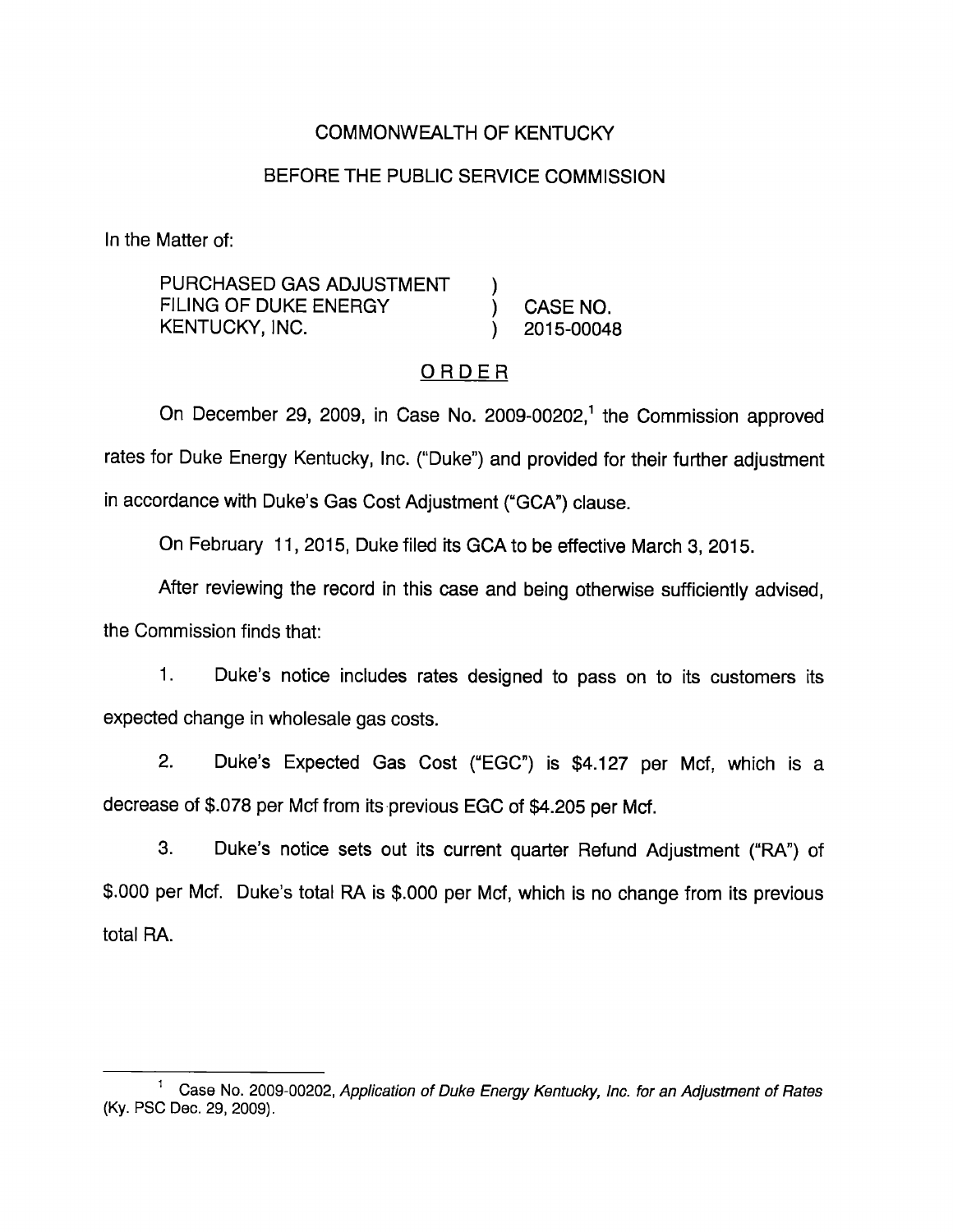4. Duke's notice sets out its current quarter Actual Adjustment ("AA") of \$.445 per Met. Duke's total AA is \$.491 per Met, which is an increase of \$.068 per Mcf from its previous total AA of \$.423 per Mcf.

5. Duke's notice sets out its current quarter Balance Adjustment ("BA") of (\$.004) per Mcf. Duke's total BA is (\$.005) per Mcf, which is a decrease of \$.006 per Mcf from its previous total BA of \$.001 per Mcf.

6. Duke's GCA is \$4,613 per Mcf, which is a decrease of \$.016 per Mcf from its previous GCA of \$4,629 per Mcf.

7. Duke's notice set out a Gas Cost Adjustment Transition ("GCAT") Rider rate of \$.0486 per 100 cubic feet. This GCAT rate will be applicable to customers who begin receiving Rate FT-L transportation service after the effective date of this Order and who paid gas supply costs through the GCA during the 12-month period before they began receiving FT-L service.

8. The rates as proposed by Duke and set forth in the Appendix to this Order are fair, just, and reasonable and should be approved for final meter readings by Duke on and after March 3, 2015.

IT IS THEREFORE ORDERED that:

1. The rates in the Appendix to this Order are approved for final meter readings on and after March 3, 2015.

2. Within 20 days of the date of this Order, Duke shall file with this Commission, using the Commission's electronic Tariff Filing System, revised tariff sheets setting out the rates approved herein and reflecting that they were approved pursuant to this Order.

-2- Case No. 2015-00048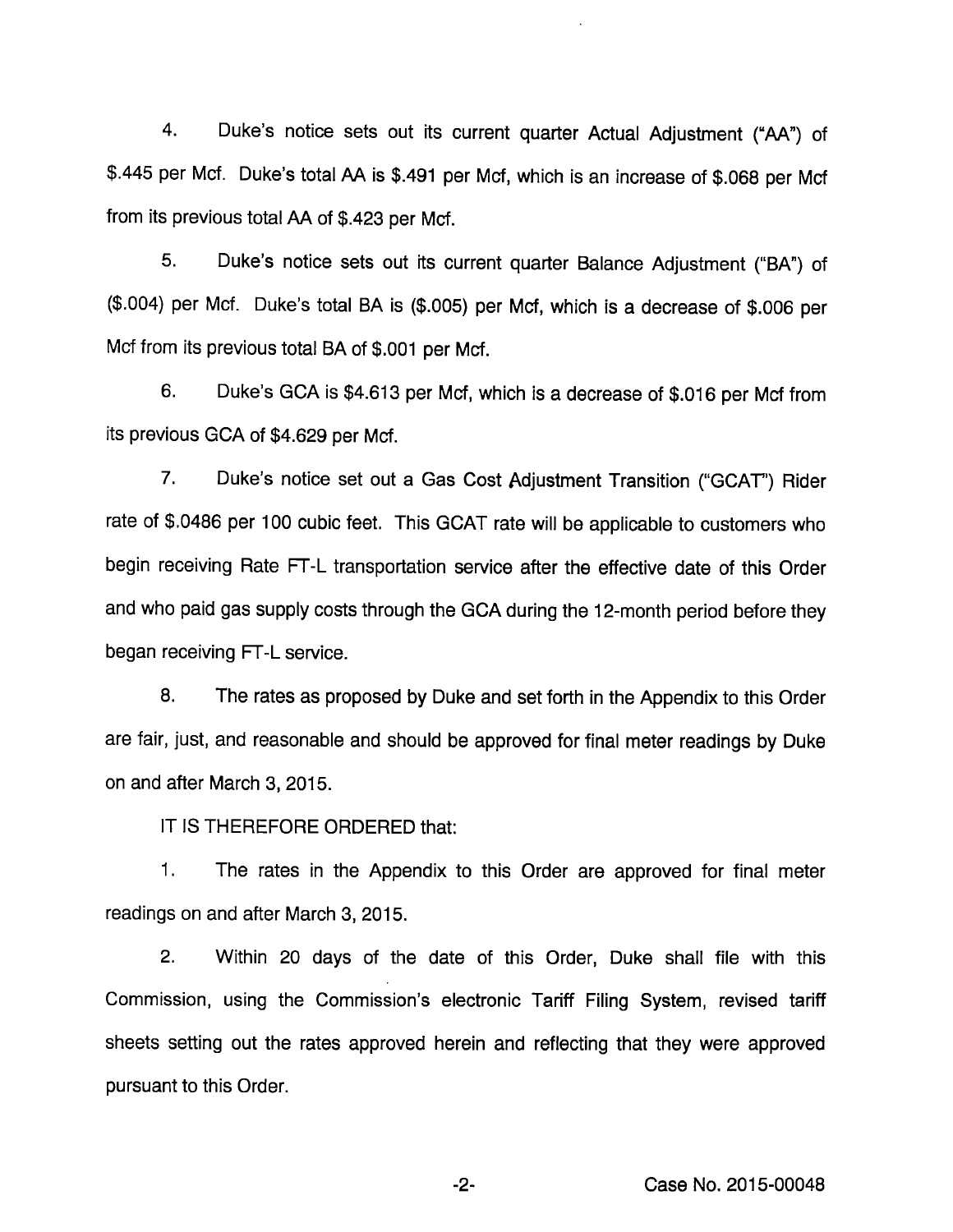By the Commission



ATTEST: Executive Director

Case No. 2015-00048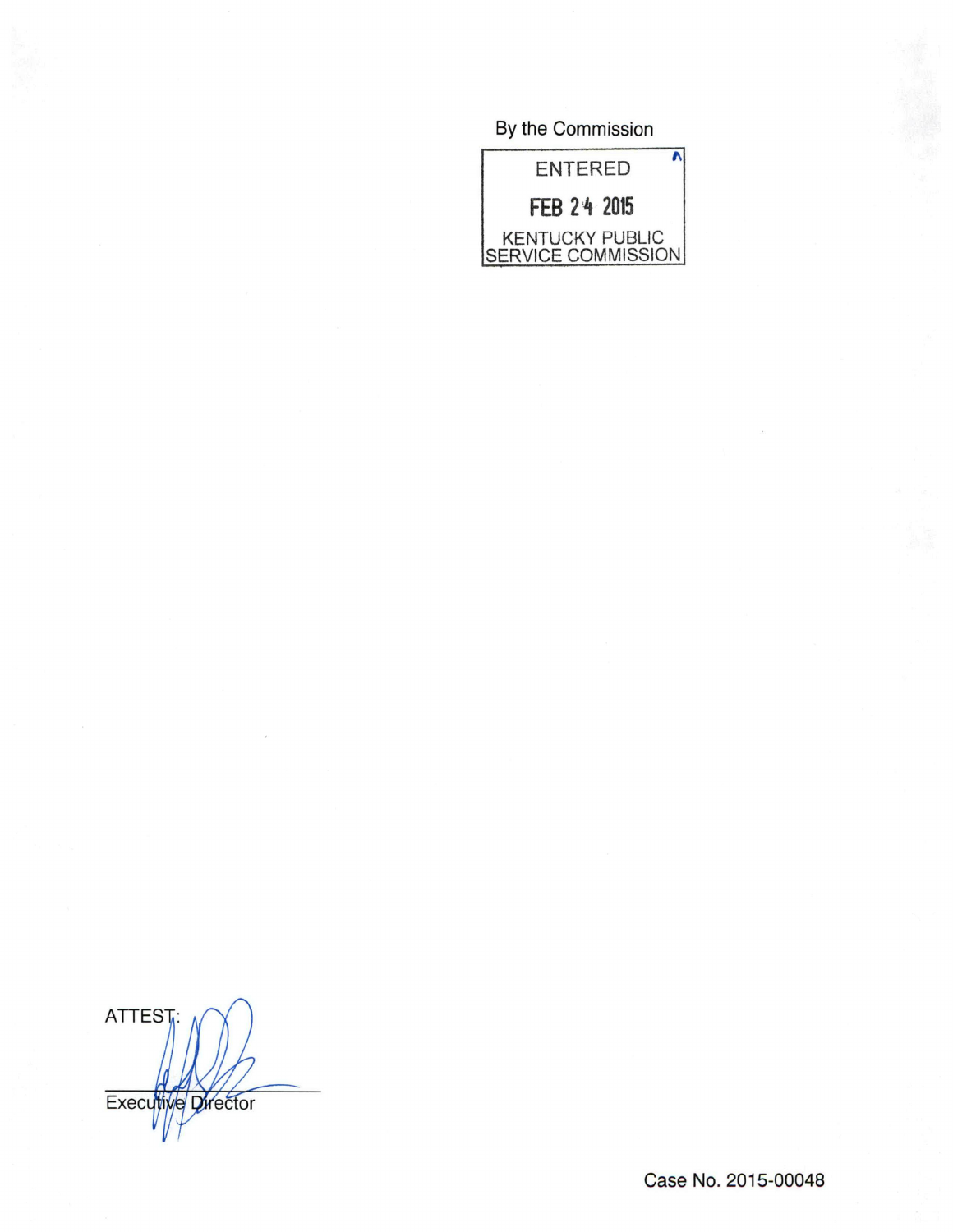### APPENDIX

# APPENDIX TO AN ORDER OF THE KENTUCKY PUBLIC SERVICE COMMISSION IN CASE NO. 2015-00048 DATED FEB 2 4 2015

The following rates and charges are prescribed for the customers served by Duke Energy Kentucky, Inc. All other rates and charges not specifically mentioned herein shall remain the same as those in effect under authority of the Commission prior to the effective date of this Order.

### GAS SERVICE RATES

## RATE RS RESIDENTIAL SERVICE

|                                          | <b>Base</b><br>Rate                      |      | <b>Gas Cost</b><br>Adjustment | Total<br>Rate |
|------------------------------------------|------------------------------------------|------|-------------------------------|---------------|
| Commodity Charge for<br>All Ccf Consumed | \$.37213                                 | plus | \$.4613                       | \$.83343      |
|                                          | <b>RATE GS</b><br><b>GENERAL SERVICE</b> |      |                               |               |
|                                          | <b>Base</b><br>Rate                      |      | <b>Gas Cost</b><br>Adjustment | Total<br>Rate |
| Commodity Charge for<br>All Ccf Consumed | \$.20530                                 | plus | \$.4613                       | \$.66660      |

### RIDER GCAT GAS COST ADJUSTMENT TRANSITION RIDER

The amount of this charge or (credit) shall be \$.0486 per 100 cubic feet. This rate shall be in effect during the months of March 2015 through May 2015 and shall be updated quarterly, concurrent with the Company's GCA filings